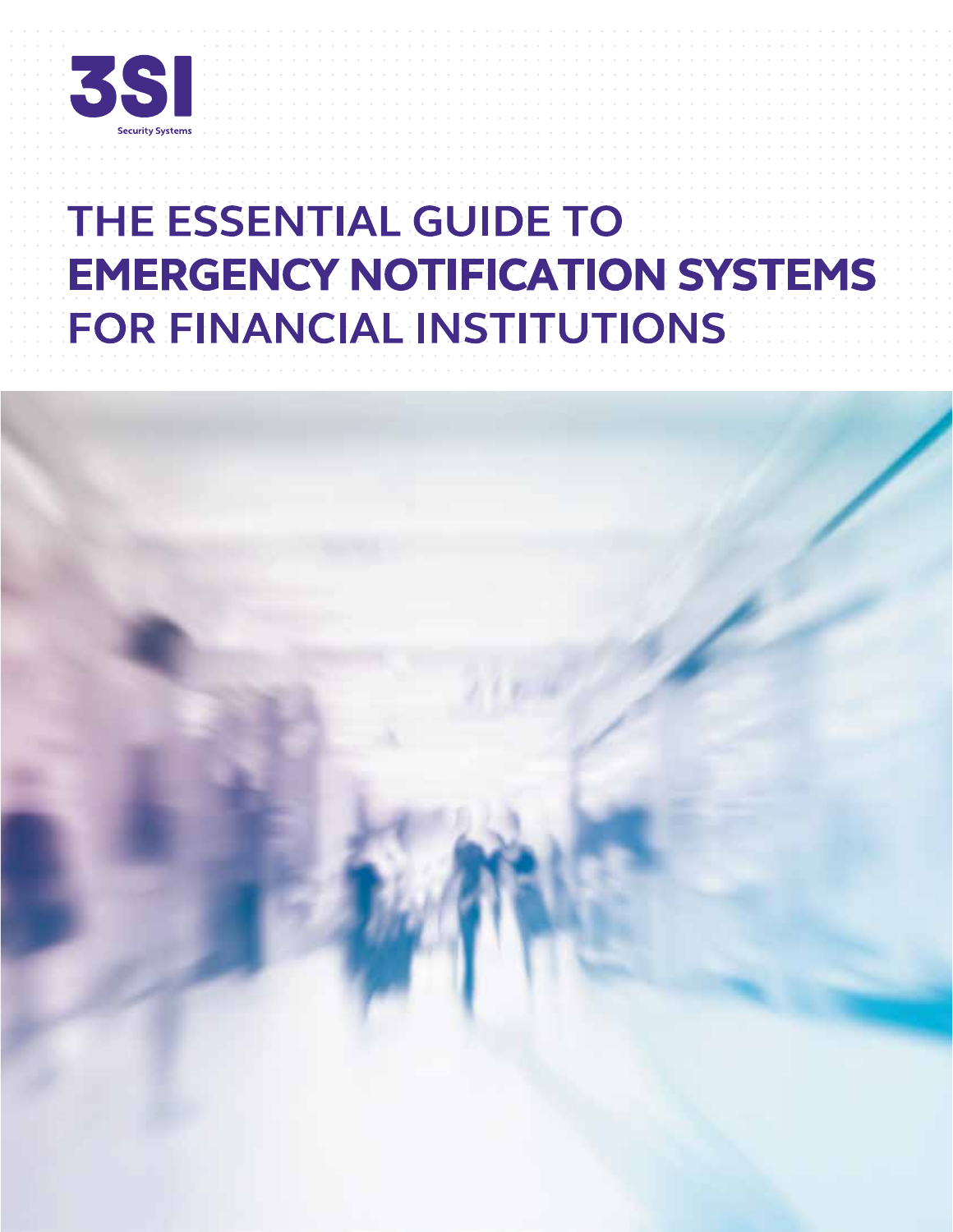# **Table of Content**



### 8 - 8 Must-Have Features of an ENS

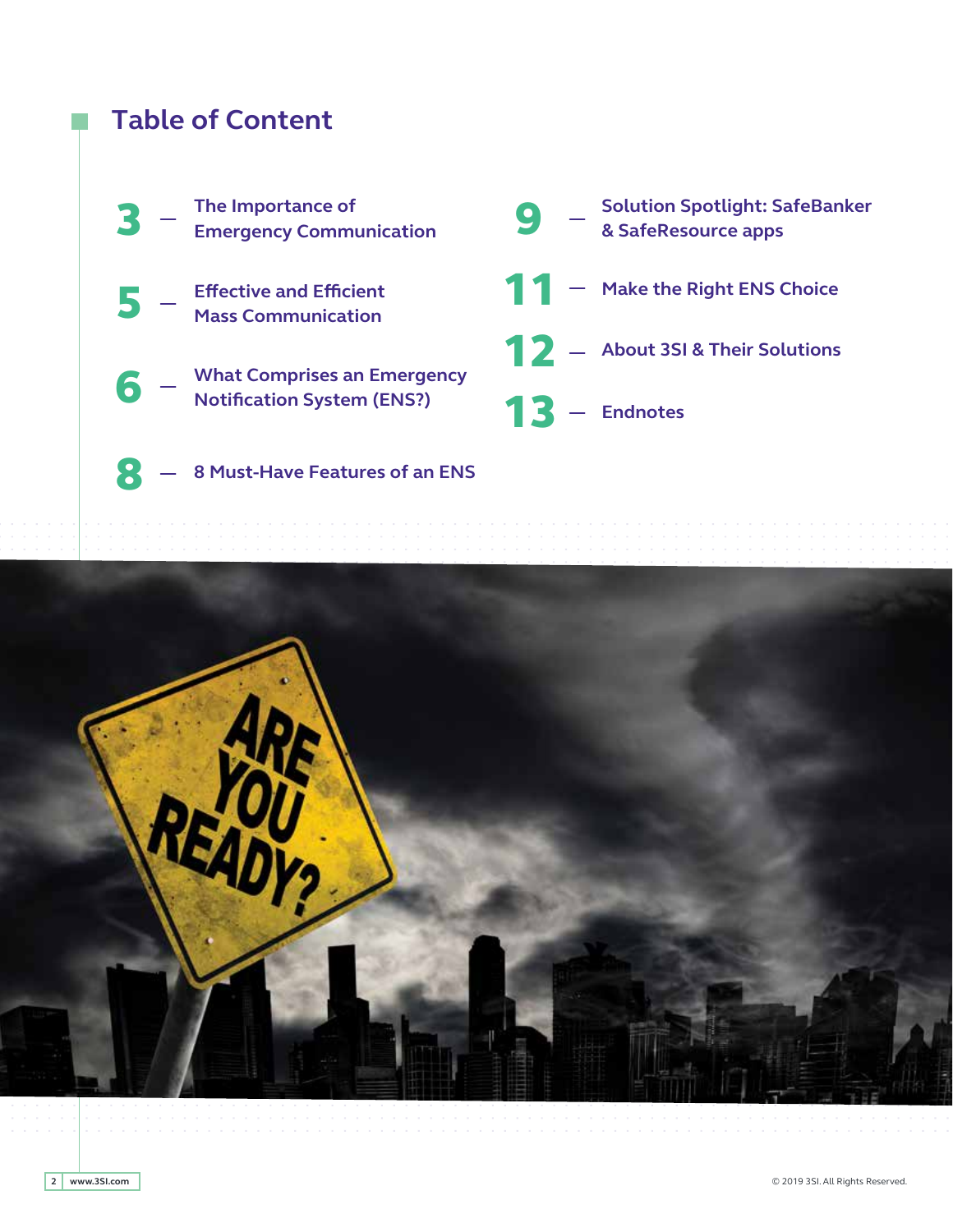# **The Importance of Emergency Communication**

Financial institutions are increasingly facing a new reality where they need to be prepared for emergencies in the workplace.

Natural disasters on US soil have been growing in frequency and intensity. In 2018, for the first time ever, 14 weather and climate disasters cost the economy more than  $$1$  billion each<sup>(1)</sup>. Man-made emergencies are also occurring with greater frequency, with 1.7 million violent incidents in workplaces each year<sup>(2)</sup>. Banks and credit unions, in particular, were targeted for nearly 20,000 robberies and burglaries between 2014 to 2018(3).

While all of these situations are difficult to contemplate, industry leaders are realizing the need to dial back the "it-won't-happen-here" stance and proactively create emergency management plans. During this process, they quickly realize the vital part that strong internal lines of communication play to ensure the best possible outcome.

During emergencies, for example, alerts must be sent to create awareness of the situation. Clear instructions need to be conveyed to employees on how to protect themselves and customers, or how to avoid the area entirely so they don't walk into a dangerous situation.

# i. h

# **Timely notif ication to employees of an ongoing active threat is imperative for a proper response.**

**Terry Nichols**

Chief of Police (TX), author and trainer on active threat preparation and response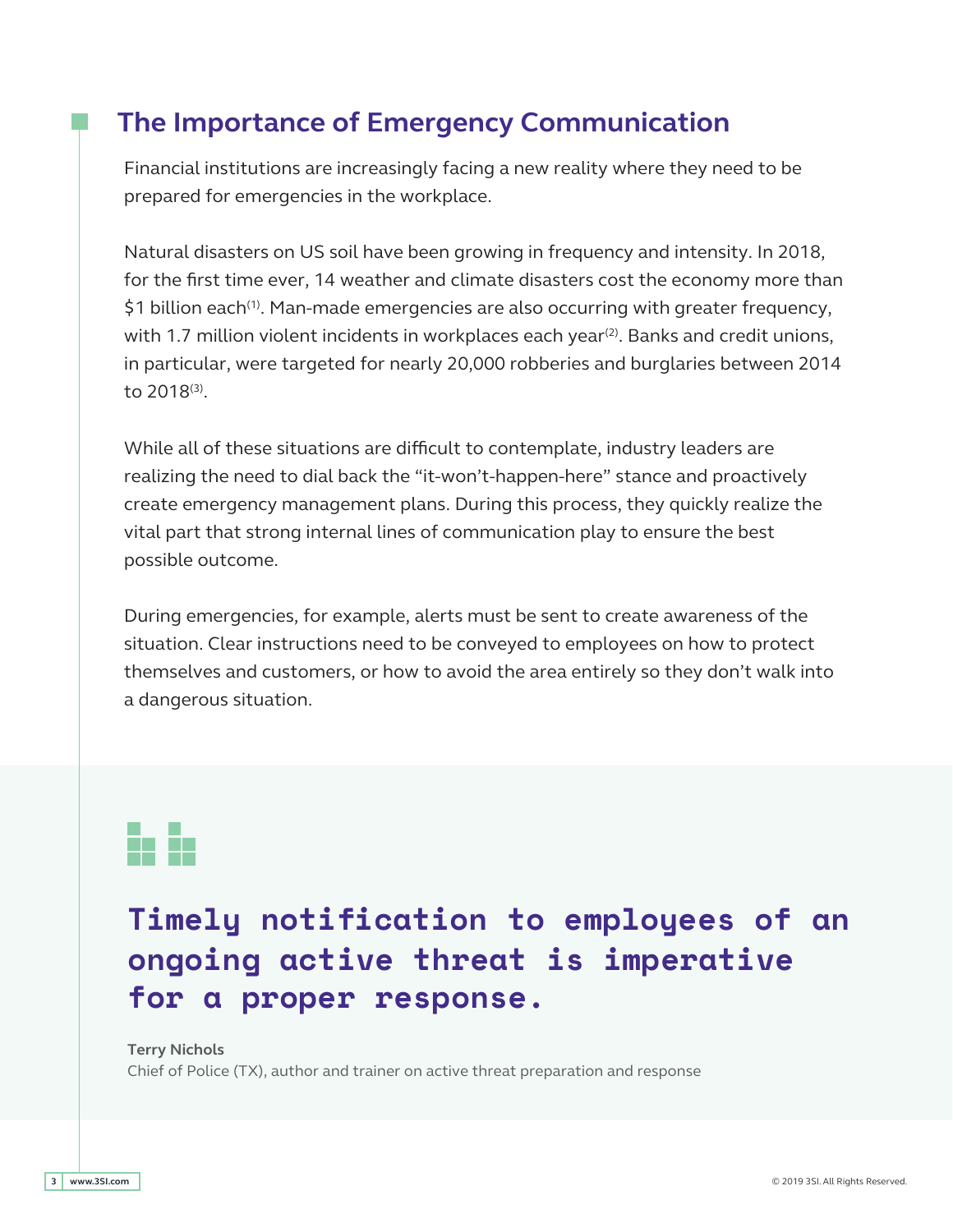Employees will need to be kept in the loop to gain their support and, hopefully, safeguard against rumors that can cause reputational damage to the business (such as in the case of the missing Malaysian flight 370 when gossip about the pilot's state of mind created a fresh crisis for the airline).

Moreover, all businesses have a duty of care – an employer's responsibility to their employees. As such, a bank or credit union could be held liable if someone were to be injured in an emergency situation. It is therefore fiscally responsible for banks and credit unions to maintain an emergency communication system to keep everyone informed.

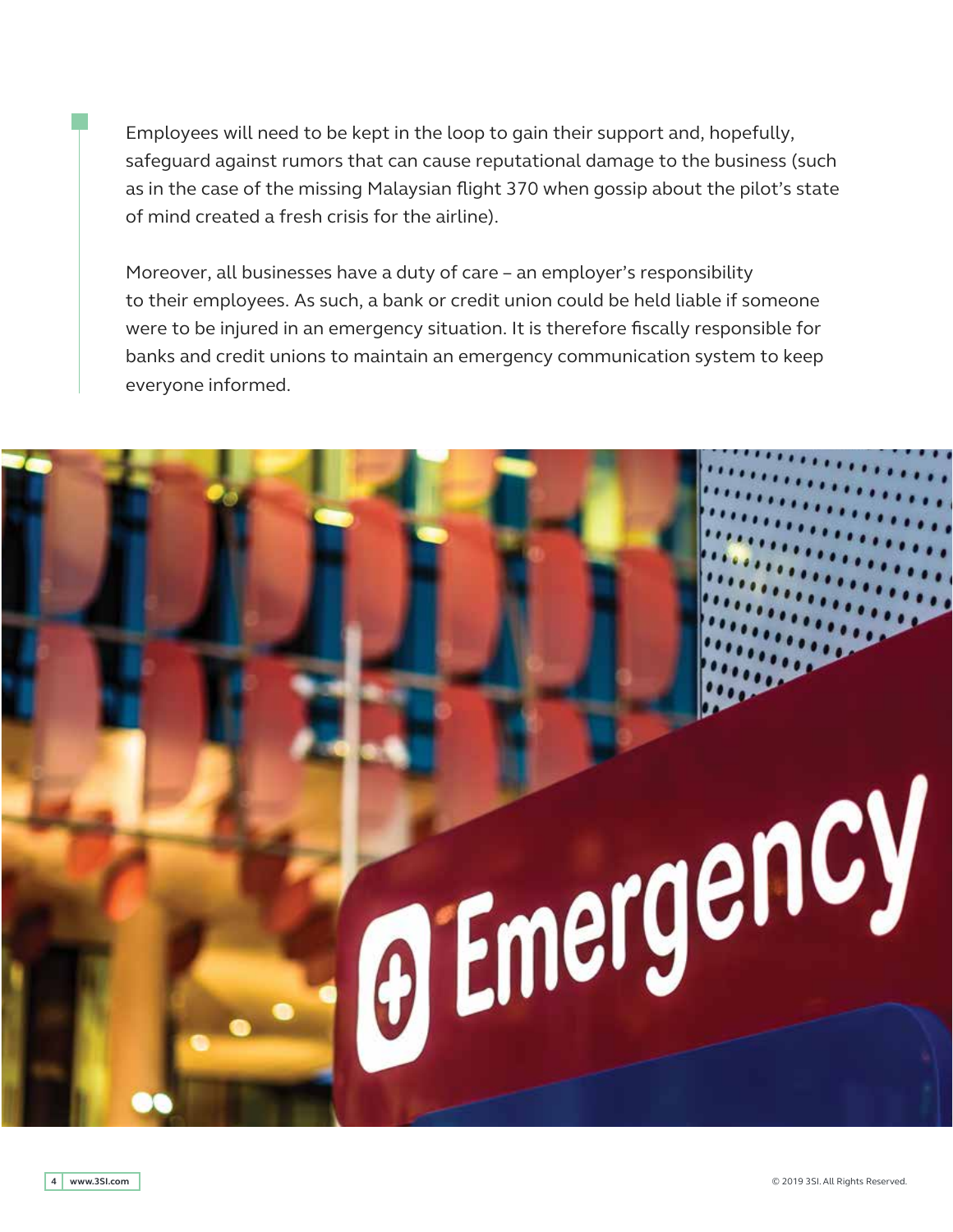# **Effective and Efficient Mass Communication**

Whether it is for protecting employees and customers or for crisis management, businesses are turning to new technology that will get the right information to the right people at the right time.

Specifically, they are looking into emergency notification systems (ENS) that offer the ability to broadcast alerts or critical information to mass groups of targeted individuals in an instant.

In this guide on emergency notification systems, we will outline the essential information you need to know about these systems. You will also learn what key features you need and why they are must-haves.



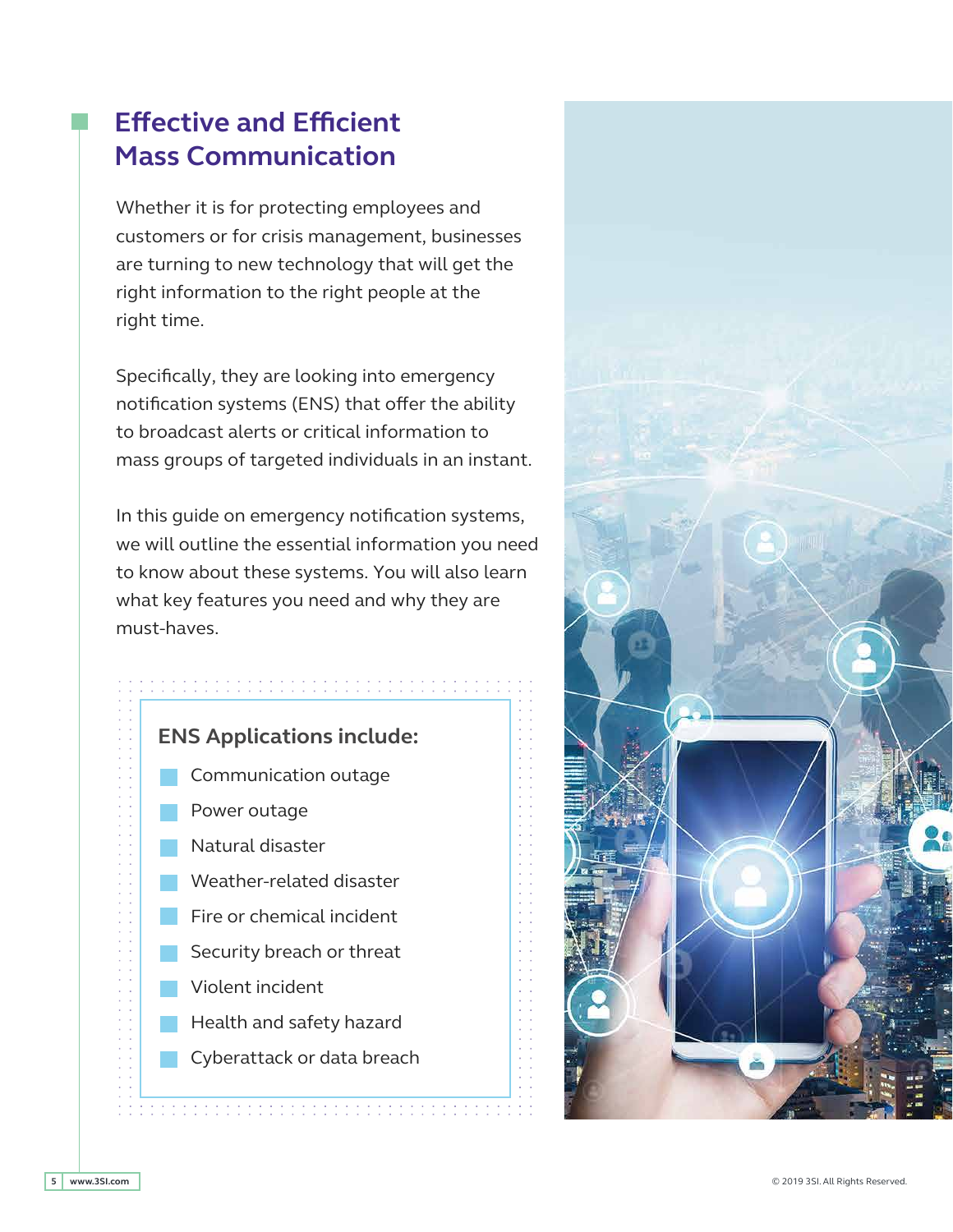# **What Comprises an Emergency Notification System (ENS?**

Simply put, an ENS is a system that broadcasts messages to one or to many groups of people, alerting them to a pending or existing emergency.

It provides a simple, central platform to send messages and can disseminate information to groups of any size, at dispersed locations, anywhere around the world. So employees, no matter their location, can be notified immediately and kept updated of any danger.

Many ENS offer the capability to communicate via a variety of channels: email, fax, phone call, SMS, and/or app notifications. In this day and age, the most valuable channel is, by far, the smartphone. People keep their phones close by and check their phones an average of 52 times a day 4. Users have become accustomed to checking phones as soon as they see or hear that they have received any type of message.

This behavior increases the likelihood they will see the emergency message in a timely fashion, compared to emails or phone calls which many people will not read right away. Add to this, the fact that staff often step away from their desks, phones, and PCs during regular business and will be separated from the source of the notification. Not so with smartphones, which most people keep with them at all times.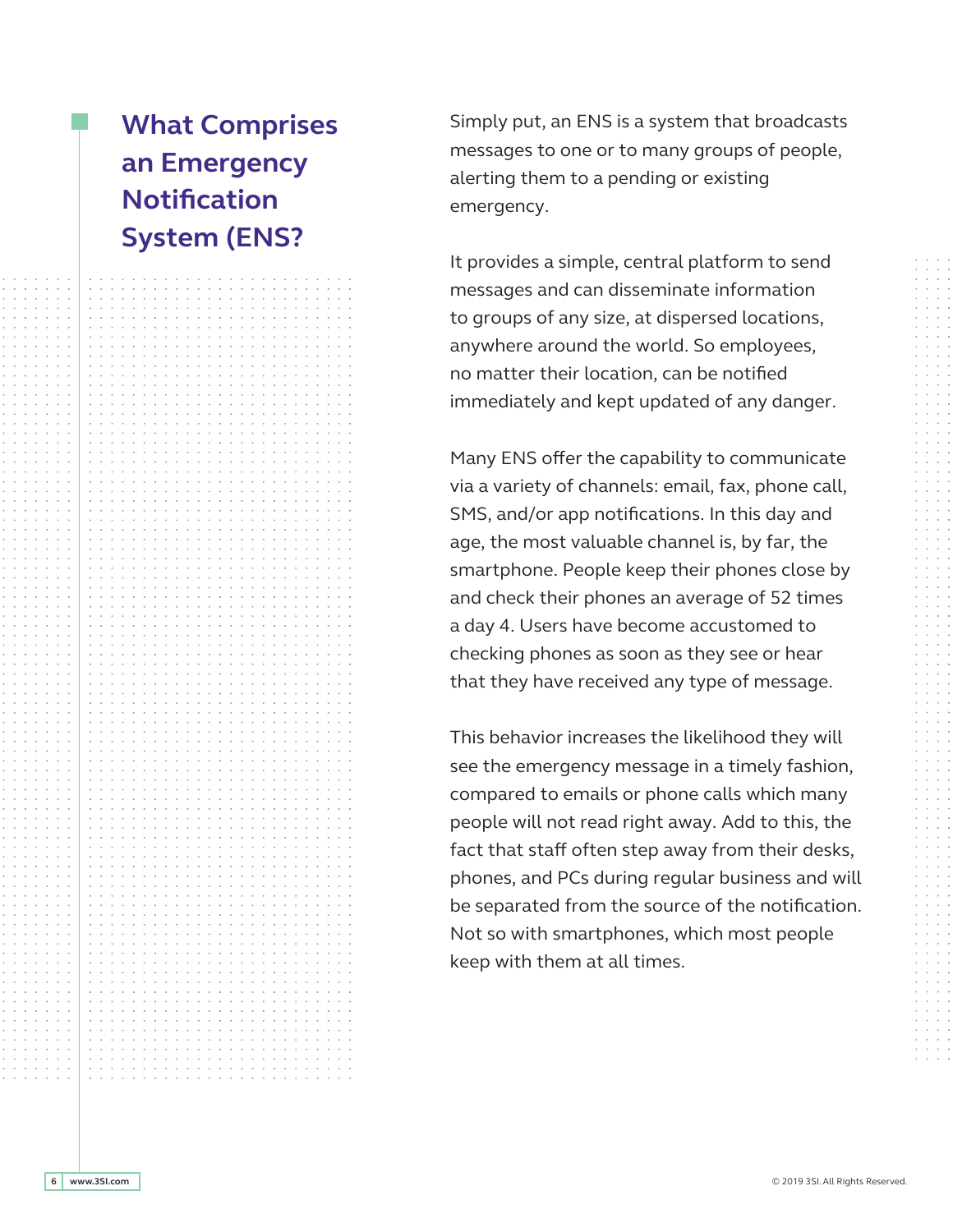### **Related ENS Regulations**

### **CLERY ACT**

The Clery Act requires all colleges and universities that participate in federal financial aid programs to give timely warnings of crimes that represent a threat to the safety of students or employees.

### **CFR 1910.165**

The OSHA standard that requires employers to provide an early warning for emergency action, or reaction time for employees to safely escape the work place, the immediate work area, or both.

### **NFPA 72**

The guidelines by the National FireProtection Association (NFPA) that direct the application, installation, and performance of emergency communications systems and their components.

### **NENA 56-003**

The standard by the National Emergency Number Association (NENA) for the operational, administrative, and procedural issues for the proper implementation and management of an Emergency Telephone Notification Systems (ETNS) system.

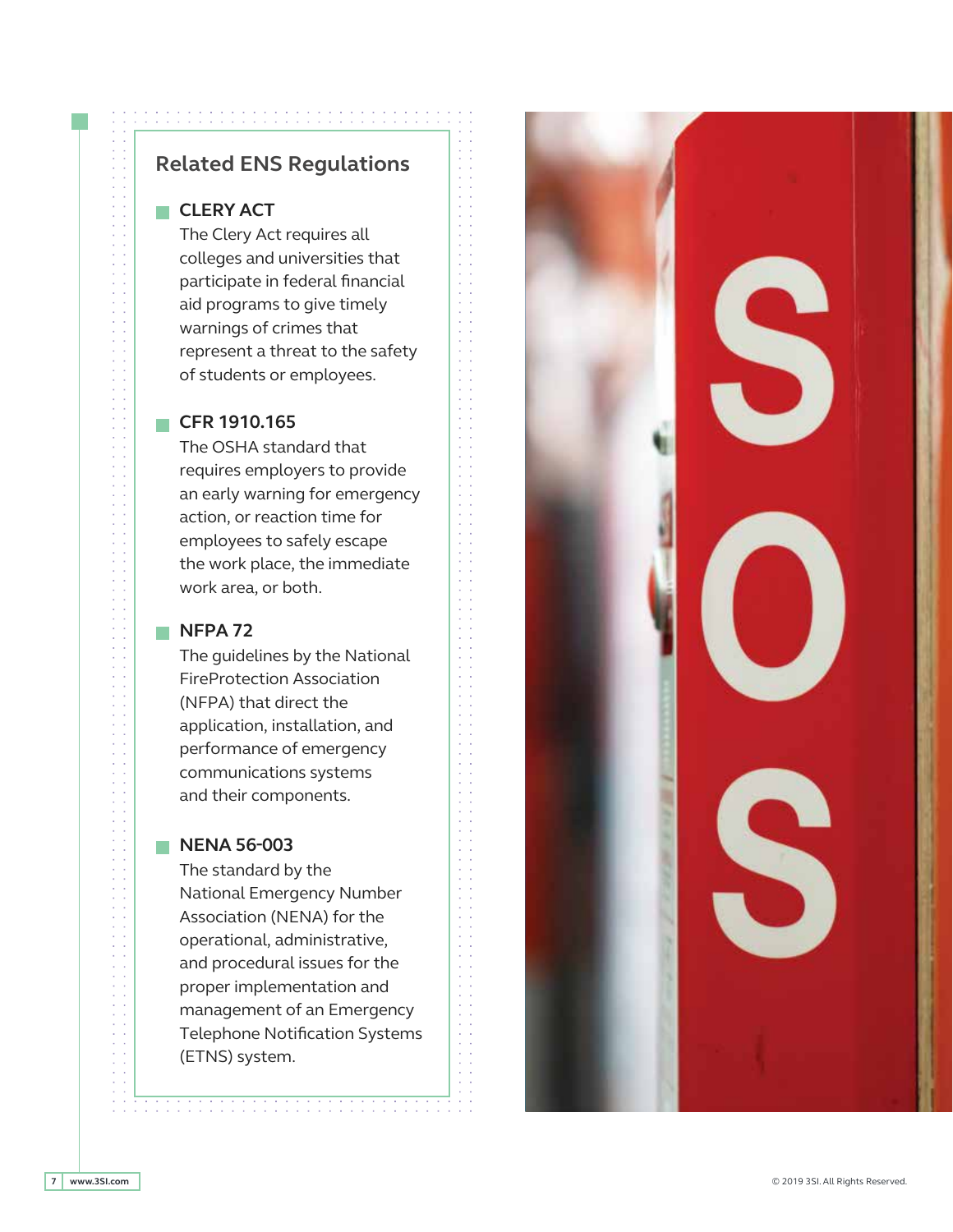# **8 Must-Have Features of an ENS**

Not all emergency notification systems are created equal. According to experts, here are the most important features of an Emergency Notification System.



### **Secure**

The ENS needs to be secure against hacking, unauthorized logins, and any kind of tampering so that critical messages can be trusted and personal data is not compromised.



### **Prepping**

In an emergency, time should not be wasted typing out specific instructions. So the ENS should allow the creation of pre-scripted messages and the flexibility to offer a selection of different messages that will make emergency planning and preparations truly effective.



### **Two-Way Communication**

The ENS should also allow staff to initiate and report an emergency. So it must provide two-way communication so employees can update the organization on their status and location during a crisis.



### <sup>4</sup> **Simple**

An intuitive interface is essential in an ENS so messages can be sent quickly and no mistakes are made. For receivers, it must be straightforward enough that it does not add to the stress of an emergency.



If an organization has many employees dispersed geographically, each and every one should be alerted efficiently and effectively. As such, the ENS must be able to handle large amounts of data being sent at one time.



### **Targeting**

To ensure that relevant notifications get to the right people, the ENS needs to have both geo-fencing functions and robust audience grouping. That way, employees directly in the emergency area will likely receive different information than those further away from the emergency.



**7 Reliability**<br> **An ENS cannot afford to break down especially during an emergency. So it needs to** work on-demand 24/7/365 for both the sender and the receiver.



# **8 Multimedia-Capability**

Most ENS support text-based notifications. But in practice, a good ENS needs to incorporate images and videos to receive visual feedback from employees.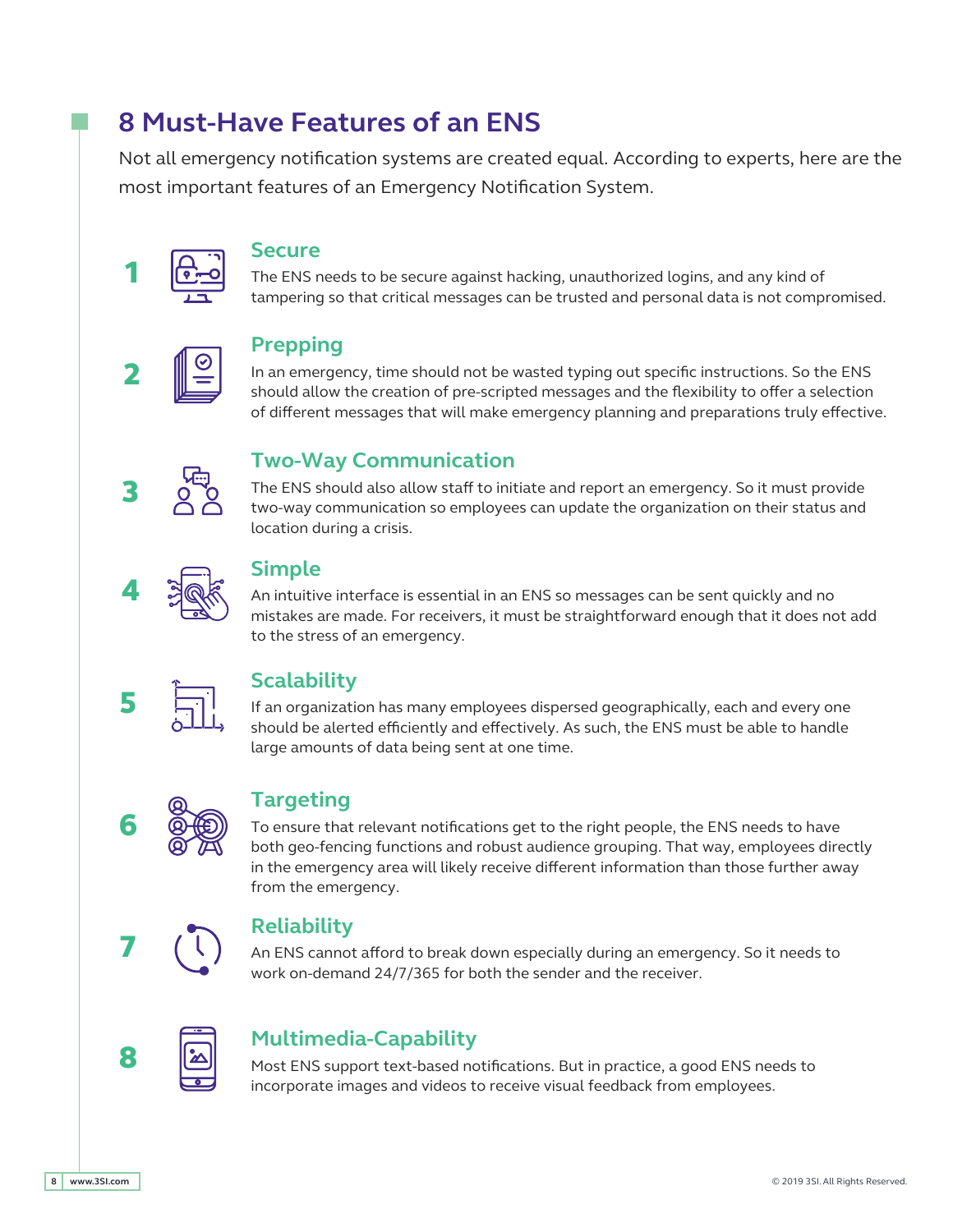

# **Solution Spotlight: SafeBanker & SafeResource apps**

SafeBanker (for banks) and SafeResource (for credit unions), powered by 3SI Security Systems, are apps designed to protect employees during various work processes when they are most vulnerable (e.g. branch openings and closings, servicing ATMs, etc.) Built into these apps is a powerful ENS platform with two-way communication. They work on both Android and iPhone smartphones, so every employee can carry the apps with them at all times.

### **Key Features of SafeBanker & SafeResource**

### **Secure**

The system is completely secure and cannot be hacked or duplicated by a potential assailant.

### **Two-Way Communication**

Employees can initiate emergency calls/reports and send feedback to inform security personnel of the emergency status as well as their location.

### **Scalability**

The SafeBanker & SafeResource platform has been proven to operate in emergency situations for businesses with thousands of employees.

### **Reliability**

The apps have been deployed by many of the biggest banks and retails businesses in the US in real-world emergencies.

### **Prepping**

The platform supports unlimited message templates that can be sent at the click of a button.

### **Simple**

The technology is designed specifically for fast and easy operation for all employees.

### **Targeting**

It can send emergency notifications to any size of group in any location.

### **Multimedia-Capability**

Staff can send notifications and feedback via text, images, or video.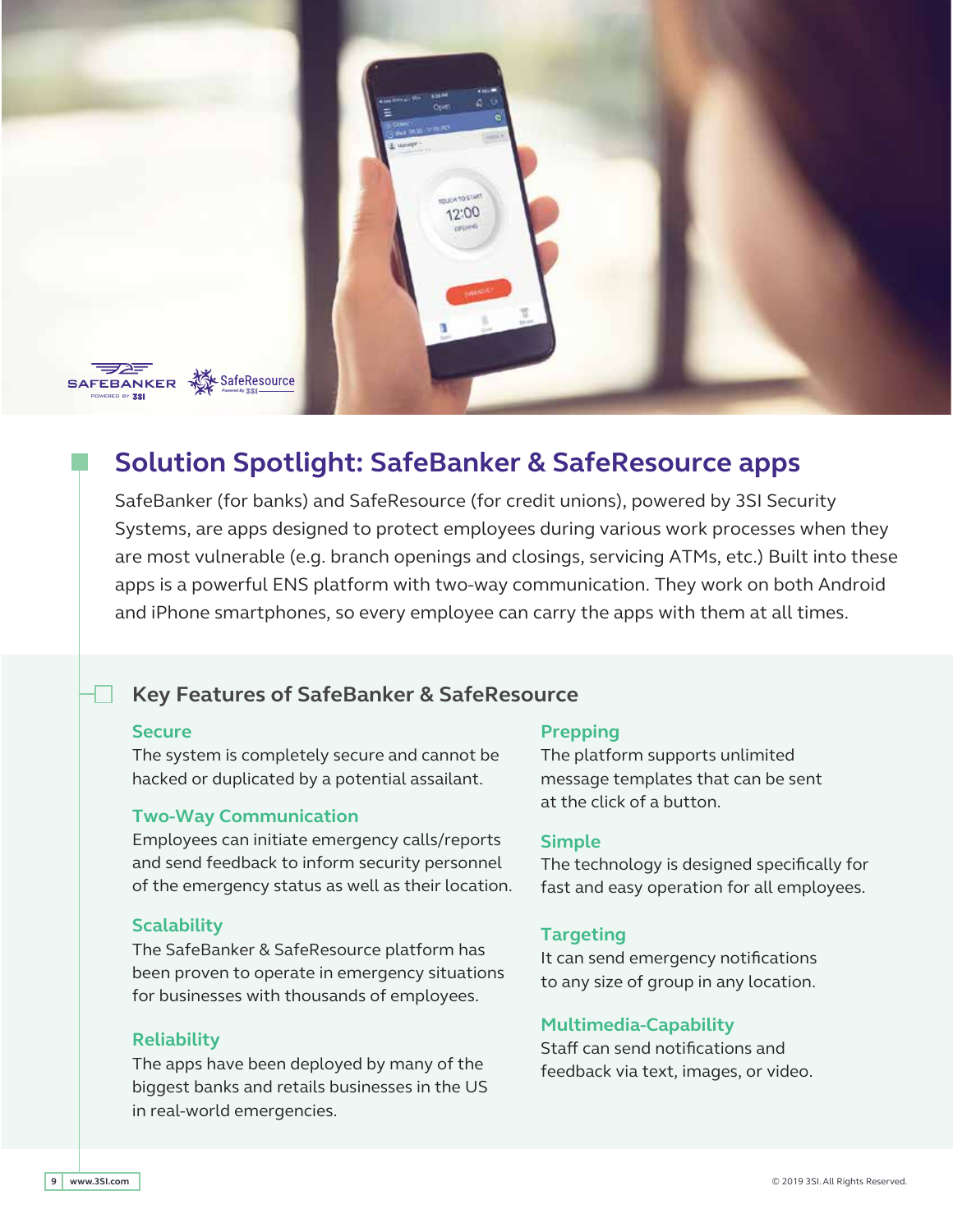

### **In addition, SafeBanker & SafeResource have several other notable features.**

Emergency reporting for all employees: Staff can send an immediate notification of any type of emergency simply by pushing the app's video, chat, or call icon. Security will be immediately alerted that the employee is in an emergency.

Connection to security services: Security personnel will immediately see the identity and location of the employee and may access real-time audio and video to monitor the situation and provide counsel and comfort to the employee.

Central storage: Everything is recorded and stored on a secured central server controlled by the financial institution to meet chain of custody requirements for legal proceedings. Nothing is ever stored on the employee's smartphone.

Support: 24/7 support for all clients and end-users.

Reporting: Full audit program with downloadable usage logs and data for analysis.

Secure web portal: Where the central office can see all activity at a glance and access reporting function.

Consistent review and updates: 3SI works to continuously improve SafeBanker & SafeResource to add new features and functionality to expand the benefits of the technology.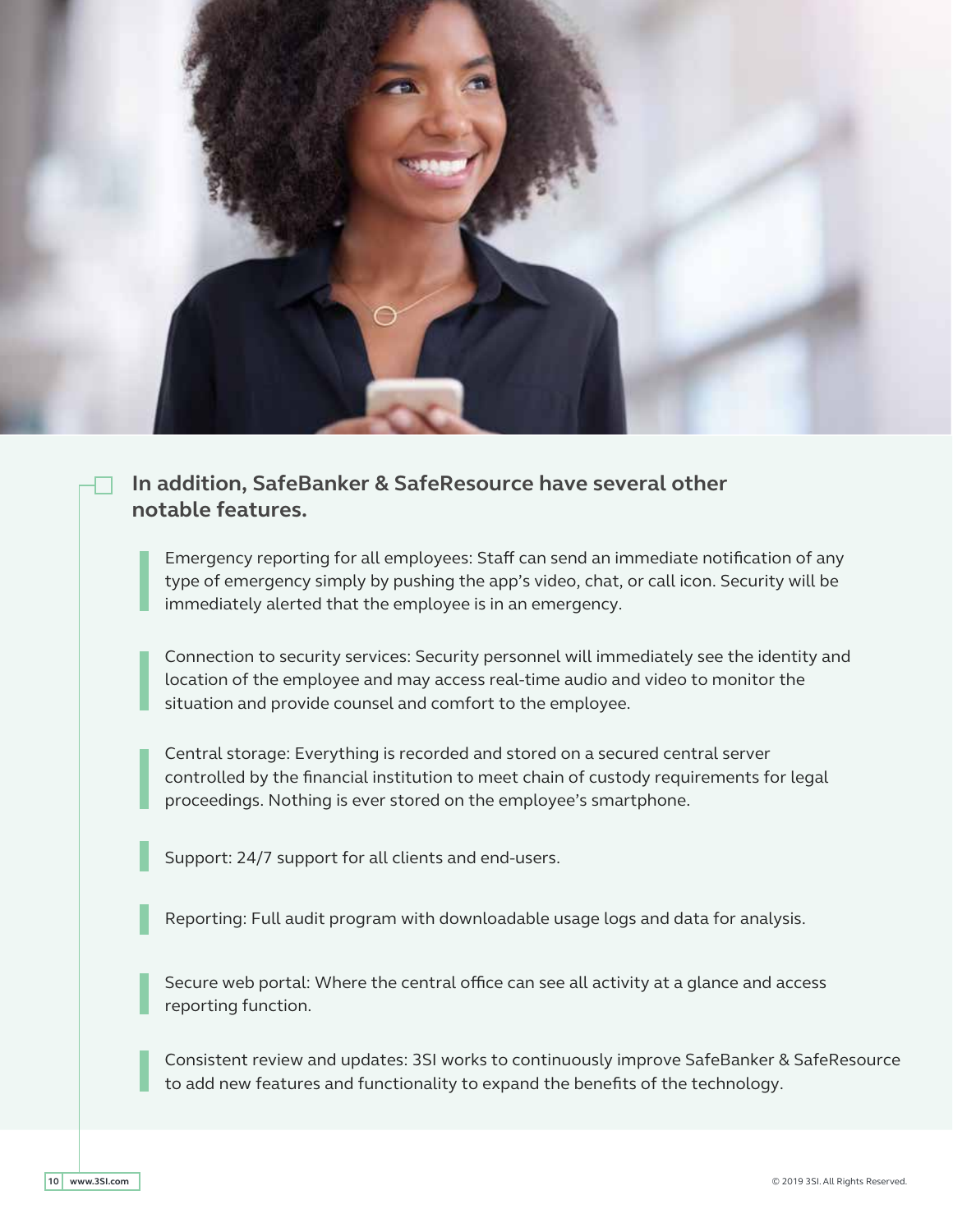

# **Make the Right ENS Choice**

Now that you know what makes a good ENS system, it's important that you find a vendor that can deliver the right solution with the right features at the right price and provide the support you need for a lifetime of usage.

**For more information about ENS and 3SI's SafeBanker & SafeResource apps,** contact us at +1 800 523 1430.

Visit 3si.com/safebanker or 3si.com/saferesource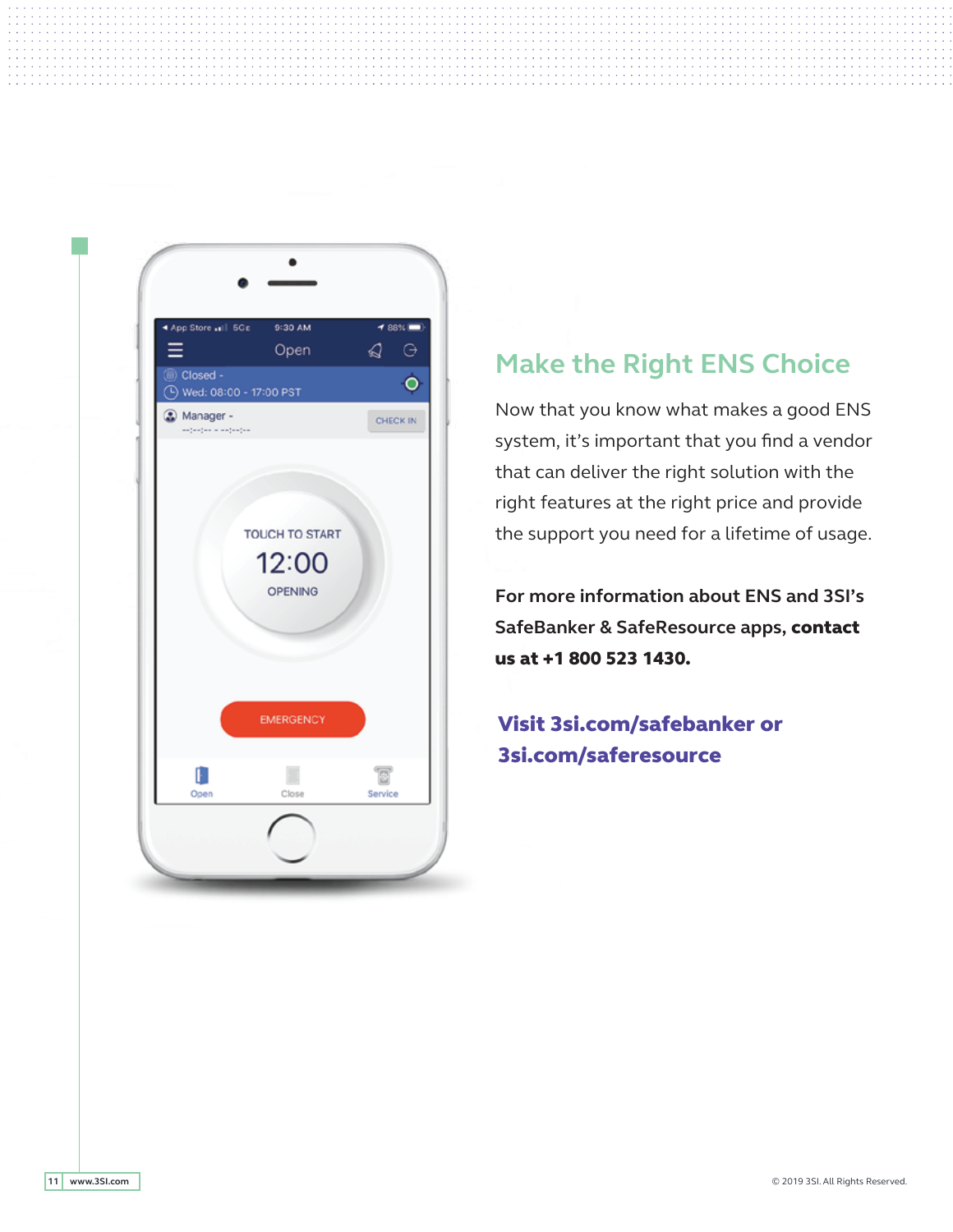

# **About 3SI**

- **D** Over 45 years of experience and specialized knowledge in the security field
- **1 24/7** US-based support
- **Long-term relationships** with the industry, built on **trust and satisfaction**
- Partnered with over **8,000 law enforcement agencies**
- Over **12K criminals apprehended and \$105M in assets recovered**

## **3SI Solutions**

- **T** Tracking uses multiple technologies to help police track crimes, recover stolen property and arrest criminals
- **Cash Tracing** uses ink, smoke and dye to foil robberies, recover stolen cash and apprehend criminals
- **F** SaaS Safety Systems use APP technology to protect staff members against crime and provide detailed reporting to increase efficiency and reduce cost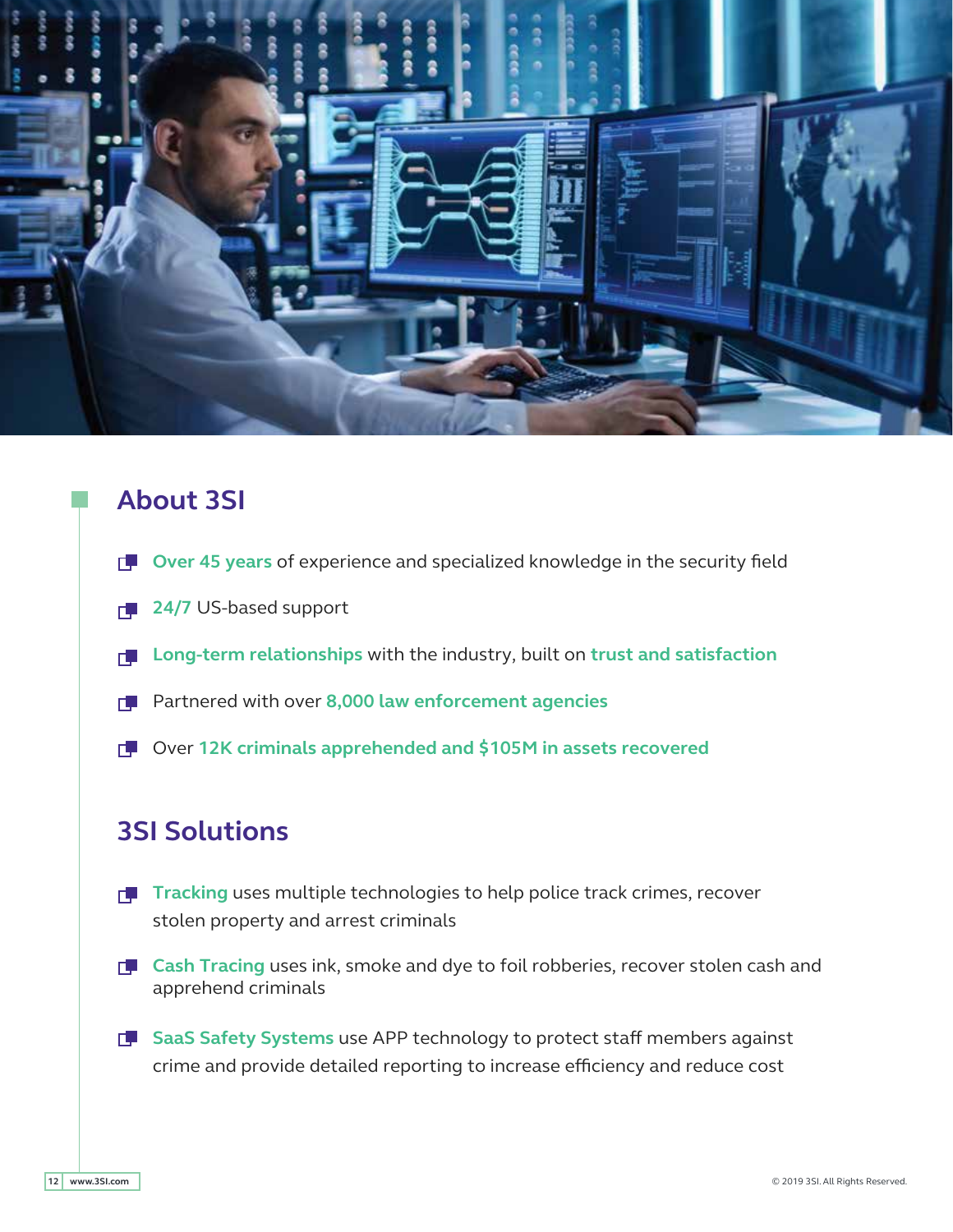## **Endnotes**

1 2018's Billion Dollar Disasters in Context; NOAA Climate; https://www.climate.gov/news-features/blogs/beyond-data /2018s-billion-dollar-disasters-context

2 Workplace Violence; OSHA, United States Department of Labor, 14 February 2002; https://www.osha.gov/archive/oshinfo/priorities/violence.html

3 Bank Crime Statistics; Federal Bureau of Investigation; https://www.fbi.gov/resources/library/bank-crime-statistics

4 Global mobile consumer survey: US edition; Deloitte; https://www2.deloitte.com/us/en/pages/technology-media-and-telecommunications/articles /global-mobile-consumer-survey-us-edition.html

**Special thanks to Kevin Mullins (CEO of SaferMobility) and Barry Thompson (founder of Thompson Consulting Group) for their input into this paper.**